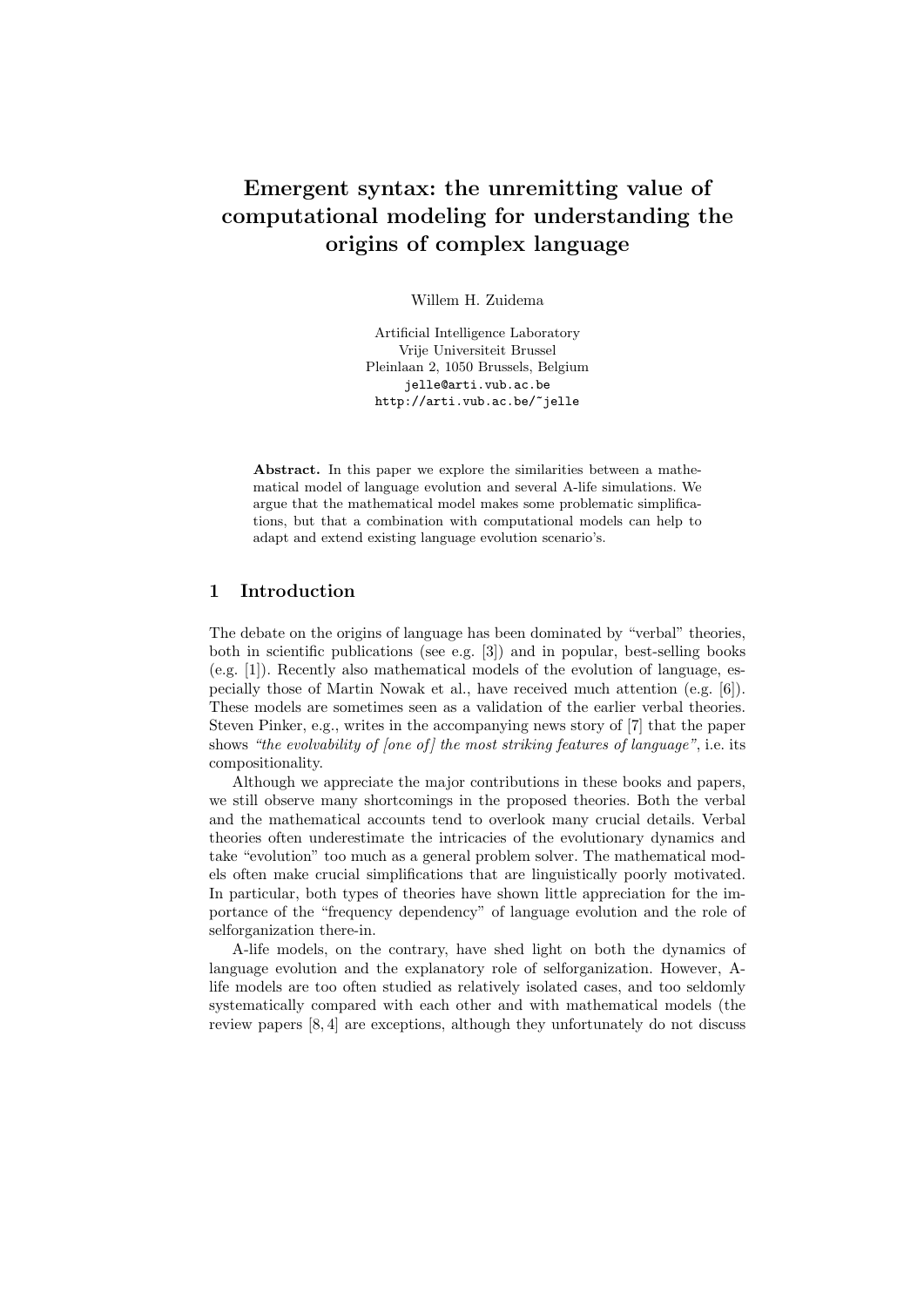mathematical models). In this paper we explore the similarities between a recently published mathematical model [6], our own A-life simulations [9] and the model of Kirby [5]. We believe that such an approach can eventually both avoid the problematic simplifications of mathematical models, and the ad hoc-ness of many A-life models. In the conference presentation we will also discuss some shortcomings of "verbal" theories as revealed by A-life models.

### 2 The mathematical model

Nowak et al. use in [6] an elegant formalism that is in line with our view that one should study both the cultural dynamics of language and the evolutionary dynamics that operate on the parameters of the cultural process. We will discuss here only the model for cultural dynamics.

Nowak et al. assume that there is a finite number of states (grammar types) that an individual can be in. Further, they assume that newcomers (infants) learn their grammar from the population, where more successful grammars have a higher probability to be learned and mistakes are made in learning. The system can now be described in terms of the changes in the relative frequencies  $x_i$  of each grammar type  $i$  in the population:

$$
\dot{x}_i = \sum_{j=0}^{N} x_j f_j Q_{ji} - \phi x_i
$$
\n(1)

In this differential equation,  $f_i$  is the *relative fitness* (quality) of grammars of type *i* and equals  $f_i = \sum_j x_j F_{ij}$ , where  $F_{ij}$  is the expected communicative success from an interaction between an individual of type  $i$  and an individual of type  $j$ . The relative fitness  $f$  of a grammar thus depends on the frequencies of all grammar types, hence it is *frequency dependent*. The proper way to choose  $F$ depends on the characteristics of *language use* (production and interpretation).

 $Q_{ij}$  is the probability that a child learning from a parent of type i, will end up with grammar of type  $j$ . The probability that the child ends up with the same grammar,  $Q_{ii}$ , is defined as q, the copying fidelity. The proper way to choose Q depends on the characteristics of language acquisition (learning and development). ( $\phi$  is the average fitness in the population and equals  $\phi = \sum_i x_i f_i$ . This term is needed to keep the sum of all fractions at 1).

The main result that Nowak et al. obtain is a "coherence threshold": they show mathematically that there is a minimum value for  $q$  to keep coherence in the population. If  $q$  is lower than this value, all possible grammar types are equally frequent in the population and the communicative success in minimal. If  $q$  is higher than this value, one grammar type is dominant; the communicative success is much higher than before and reaches  $100\%$  if  $q = 1$ . Further, Nowak et al. derive an upper and a lower bound on the number of sample sentences that a child needs to acquire its parents' language with the required fidelity q.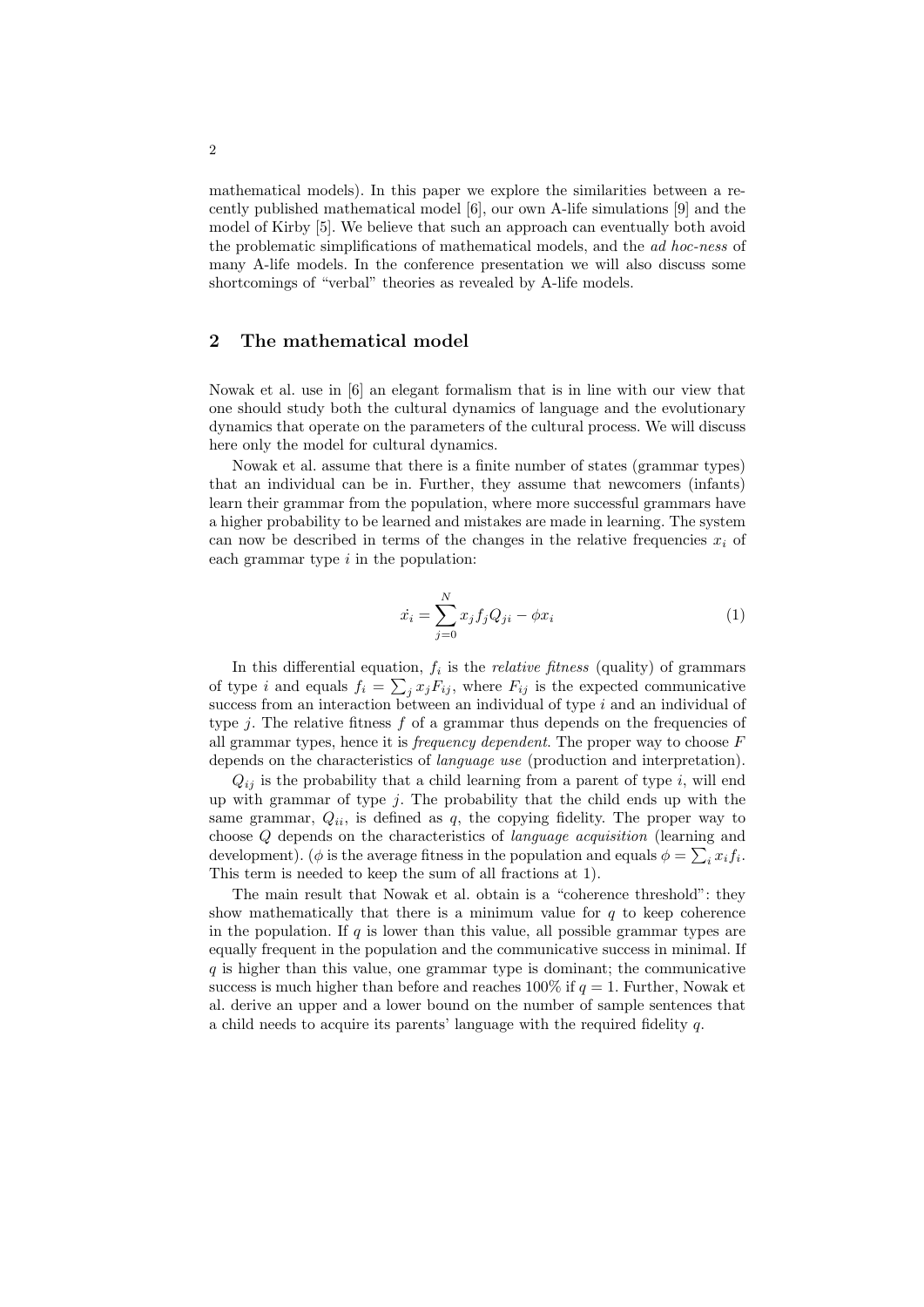### 3 A-life models

We argue that computational models that we [9] and others [2] have studied fit the general format of equation 1 well, but differ significantly in the particular choices for the representation of language use and language acquisition, i.e. the functions  $F$  and  $Q$ . In the limited space that is available here we will only shortly mention two examples of interesting, qualitative differences that these choices bring.

First, for sake of simplicity Nowak et al. assume that all grammars are *equally* expressive, and are all equally similar to each other. This has the unrealistic consequence that the benefits of interacting with another individual  $(F)$  are either maximal or minimal. We studied a computational model [9] were we used context-free grammars to represent the linguistic abilities of agents. This formalism can represent "languages" of many different types and levels of expressiveness. In that study, we did not model learning explicitly, but in stead assumed (as in equation 1) that children end up with a slightly different grammar than their parents.

One of the surprising findings was that once a certain type of language was established in the population, the language kept changing but remained of the same type. The language types formed "self-enforcing regimes", because the language present at time t determines which agents will be successful and reproduce to the next generation, and therefore indirectly determine the language at time  $t + 1$ . We found three such regimes: (i) idiosyncratic, non-syntactic languages, (ii) compositional languages and (iii) recursive languages. In a population where a rich but idiosyncratic language is established, syntax could not emerge. This phenomenon is important for understanding the consequences of the frequency dependency of language evolution, but is excluded in the simplifications of the mathematical model.

Second, Nowak et al. consider two extreme possibilities for the learning algorithm, and claim to have found a lower and a upper bound on the number of training samples that a learning algorithm needs to reach the coherence threshold. However, in their analysis they have not taken into account that the choice of the grammar that a child has to learn is biased by how well previous generations have been able to learn and maintain it.

In a follow-up of the study above, we have implemented a variant of the "iterated learning model" of Kirby [5], in which agents are endowed with a language-acquisition algorithm to learn the context-free grammars. Kirby found that in the process of iterated cultural transmission the language adapts itself to be better learnable by individual agents. Concretely, this means that the language becomes compositional (syntactic) and that agents are more successful in learning it than would be expected a priori. We replicated this finding, and can show that agents in fact need less training samples than Nowak et al. calculate as a lower bound for maintaining a stable language in the population. The reason is that not only do individuals evolve to be better at language-learning, but also do languages evolve to be better learned [1]. Again, this phenomenon is